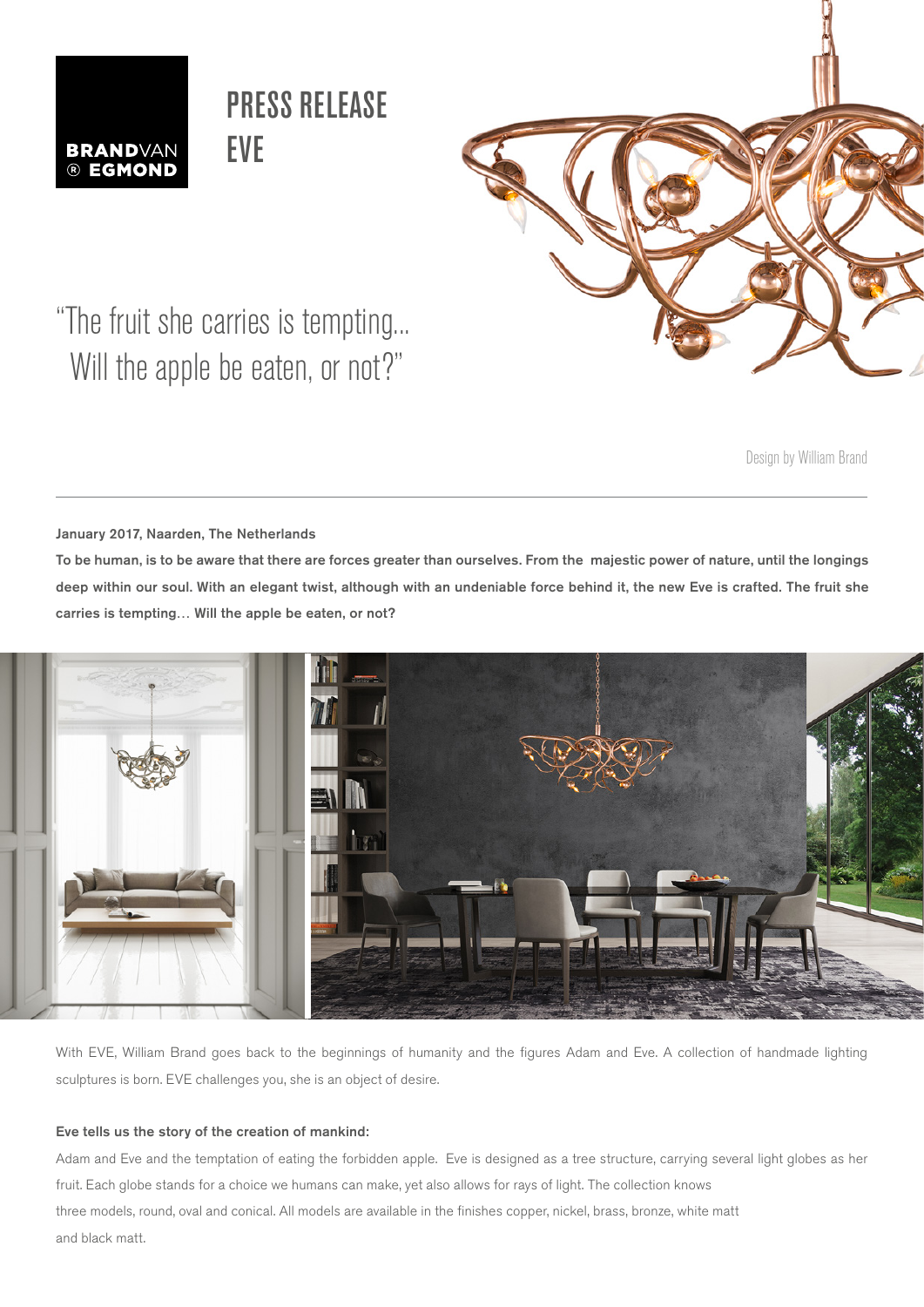



### William Brands comments on his work:

With EVE I tried to create a sophisticated yet tranquil object, perfectly crafted with a rich finish. This design asks for interaction. She invites her beholders to slow down, pause and be still. She dares you to free your ideas and spur conversations with others. That's why Eve needs to be placed in environments where people get together and sit with each other: a dining table, a study, a lounge or maybe even a bedroom. Around Eve I see affection, luxury, calm and the great outdoors.

With Eve the beauty of life started. A life which means having a free will and consequently also making good or less good choices. Or, as the ancient stories tell us, the start of life also meant the start of temptations. Will the apple be eaten, or not...



## William Brand designer / owner



William was trained as an artist and an architect. He graduated at the Utrecht School of Arts.

As an award-winning furniture designer he for many years designed buildings and interiors for fashion brands, including the headquarters of BRAND VAN EGMOND. His interior designs are always minimalist, in contrast to his lighting designs which have a powerful sculptural presence. He considers his lighting objects the cherry on the cake.

His way of working is quite specific. Immediately after defining the concept he starts working in the workshop like a sculptor; experimenting and crafting while having the object grow in his hands, often with unexpected results. Therefore the journey is just as exciting and important as the destination.